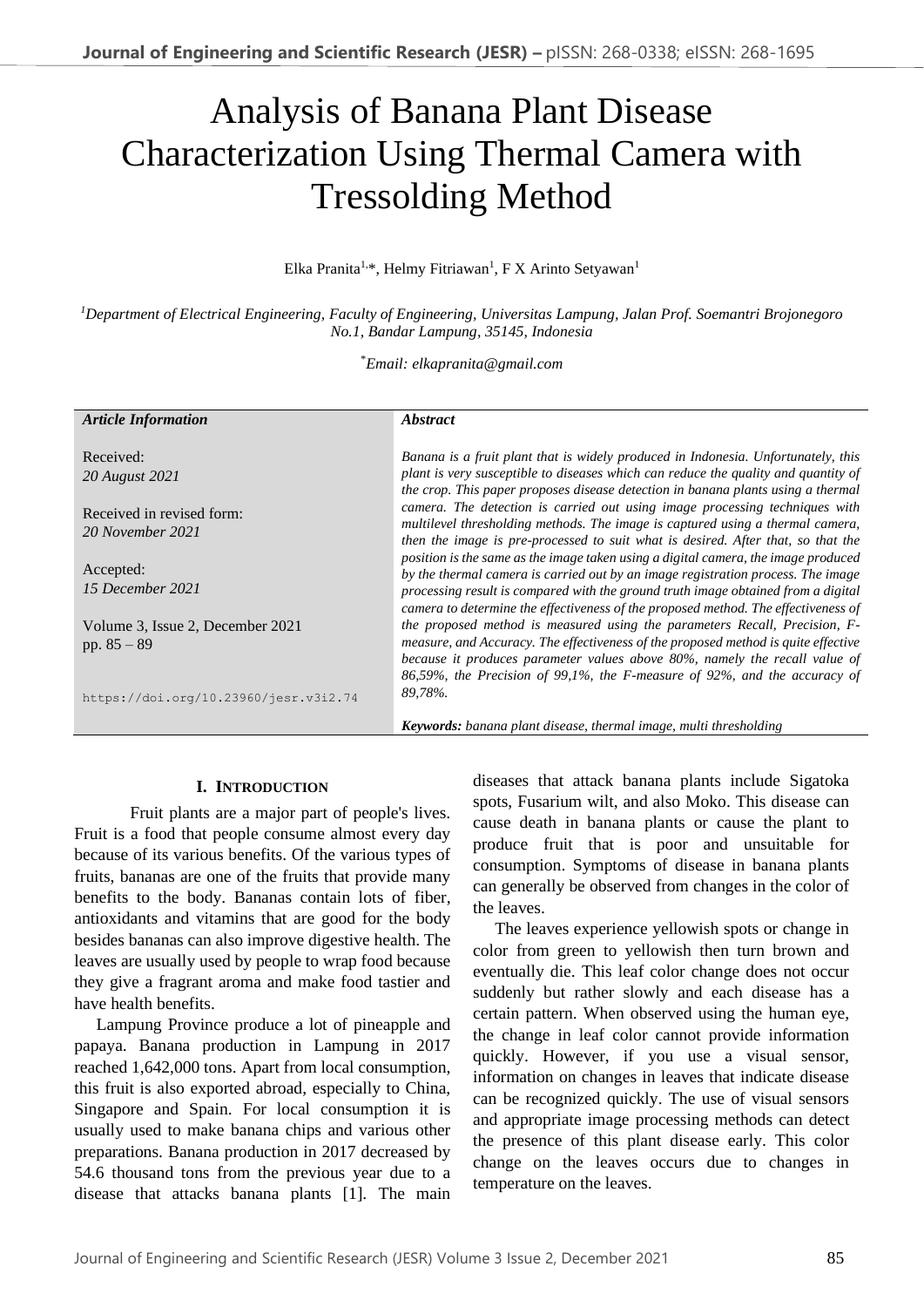It is necessary to use a thermal camera to be able to take pictures of temperature changes in each part of the leaf. The results of the temperature change image are used to determine the characteristics of each disease that attacks banana plants. Research on disease in banana plants has been widely carried out before. Research has been carried out at home and abroad, especially by banana-producing countries.

Previous study has been conducted regarding the causes of blood disease in banana plants, namely the insect *Trigona sp.* [2]. While other researcher has been conducted study on a bacterial wilt in banana plants by directly testing banana plants [3,4]. Based on this statement, this study focuses on determining the characters of banana plants exposed to disease. Banana plant images are captured using a scheduled thermal camera. The plants that were taken were diseased plants that were visible to the naked eye.

The image obtained is processed by preprocessing to get the desired image where the features that will be used in the segmentation are more visible. After the preprocessing image is obtained, the segmentation process is carried out using the multilevel thresholding method. Areas that experience changes in the leaves are determined to determine whether or not there is disease in the plant. The effectiveness of the proposed method is measured using standard object detection parameters using image processing, namely Recall, Precision, Fmeasure, and Accuracy. The output of this study was to determine the color characteristics of banana plants exposed to disease [4-6].

## **II. MATERIALS AND METHODS**

This research used multi thresholding method, the research was conducted in banana plantations for image data retrieval, while the data processing was carried out in the Electronics Lab, Electrical Engineering Department, Engineering Faculty, University of Lampung. Data processing was performed using an i5 computer with 4GB memory, 2GB GPU, Windows 7 Enterprise 32 bit, and the MatLab programming language [7-9]. Meanwhile, the camera used in this study is a thermal FLIR camera. This study uses the stages as shown in the block diagram of image processing methods, as on figure 1.



**Figure 1.** Image processing method block diagram

## *2.1 Image Acquisition*

The results of image data retrieval are stored in external storage to be processed using a computer. An example of image data collection is shown in Figure 4 where 4a is an image of a banana tree taken using an ordinary digital camera and 4b is an image of a banana tree taken using a thermal camera. Data retrieval is carried out on a scheduled basis with the same object [10-13].

# *2.2 Image Registration*

The difference in format and capturing angle of data resulted in the image being captured cannot be identical. It is necessary to register the image so that the two images approach the same shape so that they can be compared. The image registration process is the process of placing objects in the form of pixels in an image that does not yet have a coordinate system reference into a specific coordinate and projection system [14-17]. In this research, the image of a Banana tree was taken using a thermal camera and an ordinary digital camera with a distance of 3 meters, a camera height of about 1.5 meters, and an upward angle of 30°, as presented on Fig. 2



**Figure 2.** Example of image data.

The image registration process involves two images that have overlapping image scopes. Where one image is used as a reference and others adjust it. This registration process is carried out using the Matlab program. Image registration procedure is as follow:

The first step is reading the reference image and the image to be registered, then the second step is for selecting a control point on the image, which is to mark a location that is considered the same in both images, for example the location of a road intersection in both images [18-19].

Step three is to save control points into the MatLab workspace. Followed by the fourth step to re-detailing the control points so that the registration process produces the same exact image. Then the fifth step is to determine the type of transformation and its parameters required so that the control-point predetermined can move according to the target corresponding to the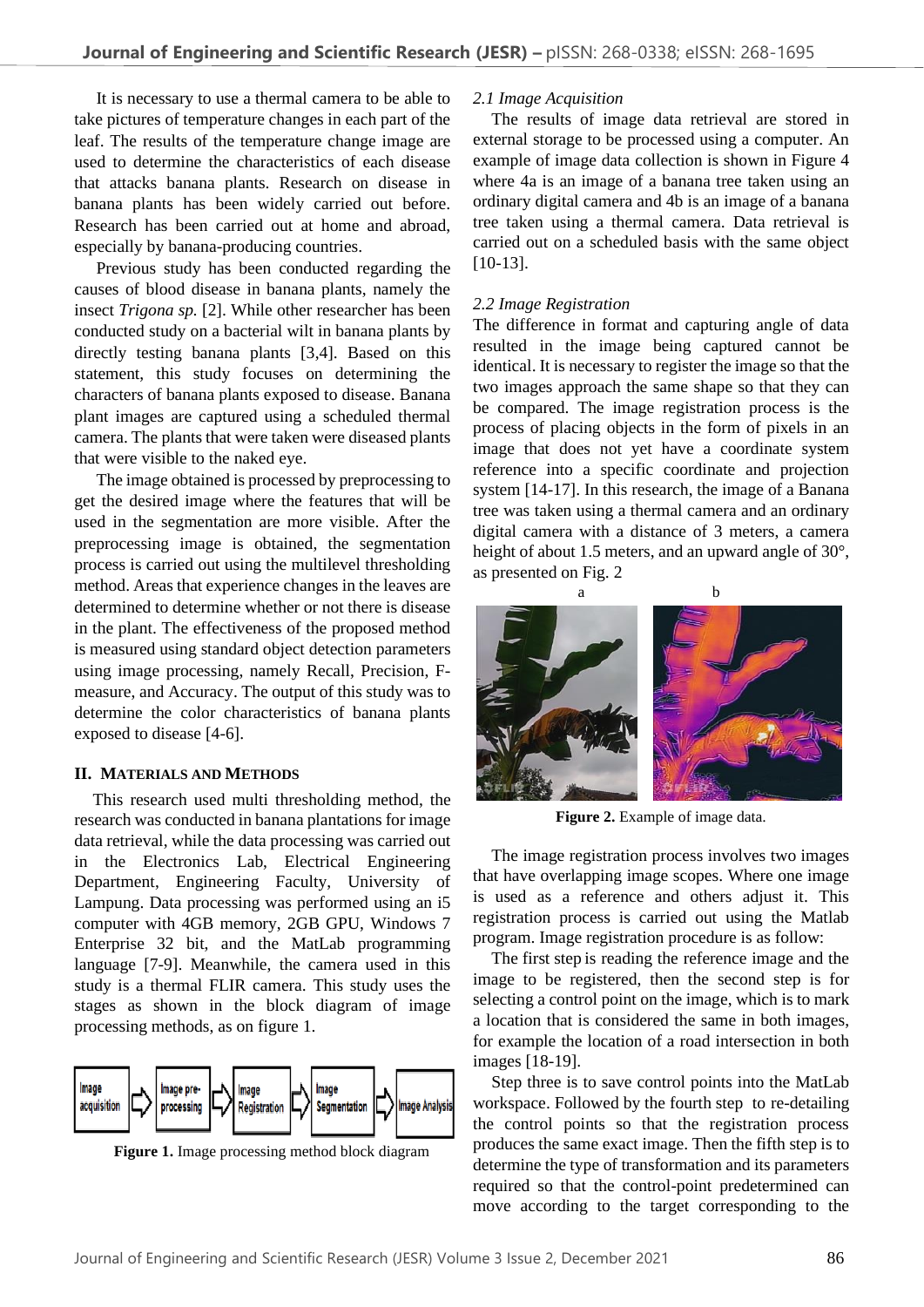control point. Finally, to perform the registration.

An example of the results of the image registration process is shown in Figure 3, where on fig. 3a has the same position as on fig. 3b.



**Figure 3.** Results of the image registration process.

#### *2.3 Image Segmentation*

The thresholding process is an important technique in the image segmentation process because it produces images that have a small file size, fast processing, and ease in the manipulation process [20]. The thresholding technique can be done in bi-level or multi-level depending on the number of image segments desired. In the bi-level thresholding process, the image is divided into two different areas. Pixels with a gray value greater than a certain threshold are classified as object pixels, and other pixels with a gray value smaller than the threshold are classified as background pixels. Mathematically, the bi-level thresholding is expressed using Equation (1).

$$
f'(x, y) = \begin{cases} a_1 & \text{if } f(x, y) < T \\ a_2 & \text{if } f(x, y) \ge T \end{cases}
$$
 (1)

where  $f'(x, y)$  is the new intensity of the pixel at position  $(x, y)$ , al the lower intensity value, a 2 the upper intensity value, f (x, y) the intensity of the old image at position (x, y), and T are set threshold value.

In multi-level thresholding, the pixels are compared against some set threshold values. The number of threshold values depends on the number of image segments that want. Mathematically, the multi-level thresholding process is expressed using Equation (2).

$$
f'(x,y) = \begin{cases} a_1 & \text{if } f(x,y) < T_1 \\ a_2 & T_1 \le f(x,y) < T_2 \\ a_3 & \text{if } f(x,y) \ge T_2 \end{cases}
$$
 (2)

where  $f'(x, y)$  is the new intensity of the pixel at position (x, y), a1 the lower intensity value, a2 the middle-intensity value, a3 the upper-intensity value, f  $(x, y)$  the old image intensity at position  $(x, y)$ , and T1 is the lower threshold value and T2 is the specified upper threshold value.

The Multi-level thresholding allows as many as n desired segments.

# The system effectiveness is calculated based on the parameters Recall, Precision, F-Measure, and accuracy. This calculation uses Equation  $(3)$ ,  $(4)$ ,  $(5)$ , and  $(6)$ .

$$
Recall = \frac{TP}{TP + FN}
$$
 (3)

$$
Precision = \frac{TP}{TP + FP}
$$
 (4)

$$
F - Measure = 2 \times \frac{Recall \times Precision}{Recall + Precision}
$$
 (5)

$$
Accuracy = \frac{TP + TN}{TP + FP + TN + FN}
$$
 (6)

where TP is the true positive region, TN is the true negative region, FP is the false positive region, and FN is the true negative region.

True positive (TP) is an overlap part between the ground truth and detection results. The part which is included in the ground truth, but not in the detection result and this part is False Negative (FN). The part which is included in the detection result, but not in the Ground Truth and this part is False Positive (FP) [21].

#### **III. RESULTS AND DISCUSSIONS**

Taking an image using a thermal camera obtained the image shown in figure 4.



**Figure 4.** Image of leaves on banana plants that have spots caused by plant diseases.

To determine whether a leaf spot can be detected, it is necessary to compare it using images taken using a digital camera. The image is taken at the same position, shown in figure 4. In order to have the same position, it is necessary to carry out an image registration process.

#### *2.2 Image Analysis*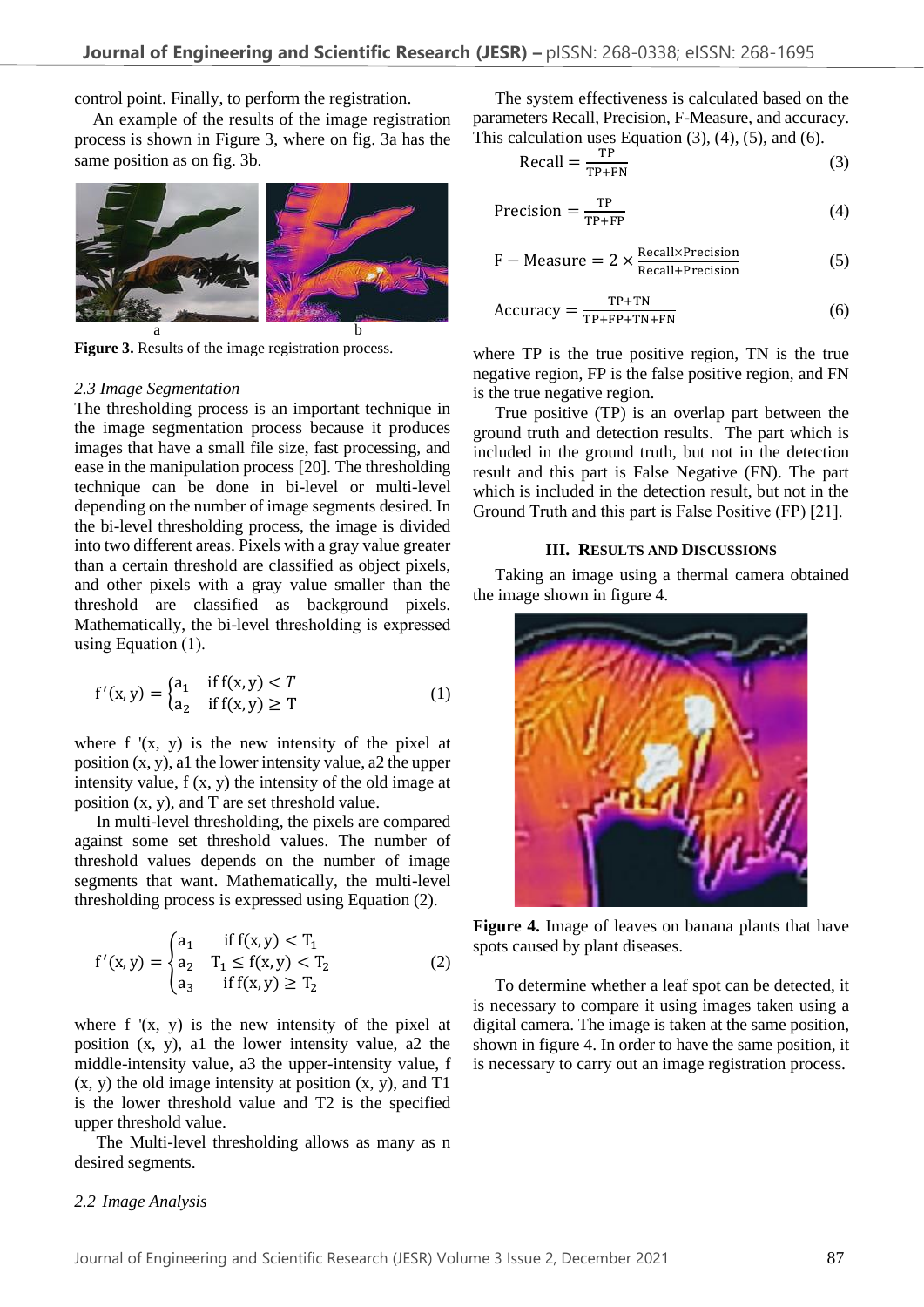

**Figure 5.** Using a digital camera (a) and using thermal camera (b)

Figure 5 shows images that was taken using a digital camera (a) when compare to the thermal camera (b) in the same position. The image from the digital camera is used as a guide for the position of the leaf spot by turning it into a ground truth image, shown in figure 6. The ground truth image is created by manually marking the position of the spots in the image.



a. Original image b. Ground Truth **Figure 6.** Result of making ground truth manually

The image obtained by using a thermal camera is processed to produce a black and white image where the white color shows the leaf spots and the black color is the background. Image processing used is a multi-level thresholding technique. Image processing results are shown in figure 7.



a. GT Manual b. Segmentation c. Results **Figure 7.** Result from processing thermal image

The resulting image from thermal image processing is compared with the ground truth image to obtain true positive, False Negative, False Positive, and True Negative values. Image comparisons are shown in figure 7. The comparison of the two images produces the pixels including 183179 pixels of True Positive, 45173 false negatives, 1047 false positives, and 118701 true negatives. The image size is 590 pixels wide by 590 pixels high, as can be calculated as follow:

 $Recall = TP / (TP + FN) = 183,179 / (183,179)$  $+ 45,173$  x  $100\% = 80,22\%$ 

*Precision* = TP / (TP + FP) = 183,179 / (183,179  $+1,047$ ) x  $100\% = 99,43\%$ 

| <i>F-Measure</i>   | $= 2$ x (RecallxPrecision)/(Recall+                                    |
|--------------------|------------------------------------------------------------------------|
| <i>Precision</i> ) | $= 2 \times 0,44398 = 88,79\%$                                         |
| Accuracy           | $= (TP + TN) / (TP + FP + TN + FN)$<br>$=$ 301,880 / 348,100 = 86,72%. |

The effectiveness of the method offered can be measured by calculating the values of Recall, Precision, F-Measure, and Accuracy [21]. The method offered is considered quite effective if the Recall and Precision values are greater than 60%.

#### **IV. CONCLUSIONS**

This paper proposes a technique to detect diseaseinduced leaf spot in banana plants using a thermal camera. The proposed method is quite effective in detecting disease-induced spots on banana leaves. This is obtained from the recall value which reached 80,22% the Precision value was 99,43%, the F-Measure value was 88,79%, and the accuracy level reached 86,72%. The future work may be conducted on the observations to determine the speed at which the disease is spreading and to study on how to prevent the condition.

#### **REFERENCES**

- [1] Triwidodo H, Tondok ET, Shiami D A 2020 The Influence of Plant Varieties and Different of the Ages on Population Numbers and Infestation Rate of Banana (*Musa sp*.) Pests and Diseases in Sukabumi Regency. Jurnal Agrikultura vol. 31 issues 2 pp 68-75.
- [2] Sibarani SMA, Joko T, Subandiyah S 2019 Detection and Identification of Banana-associated Phytoplasma Using Nested-PCR Method. Jurnal Perlindungan Tanaman Indonesia vol 23 no 1 pp 148–155.
- [3] Singh V, Misra AK 2017 Detection of plant leaf diseases using image segmentation and soft computing techniques vol 4 pp 41-49.
- [4] Varshney S, Dalal T 2016 Plant Disease Prediction Using Image Processing Techniques - A Review International Journal of Computer Science and Mobile Computing, 5(5): 394-398.
- [5] Vipinadas MJ, Thamizharasi A 2016 Banana Leaf Disease Identification Technique. International Journal of Advanced Engineering Research and Science (IJAERS) vol 3 issues 6 pp 120-124.
- [6] Vipinadas MJ, Thamizharasi A 2016 Detection and Grading of diseases in Banana leaves using Machine Learning. International Journal of